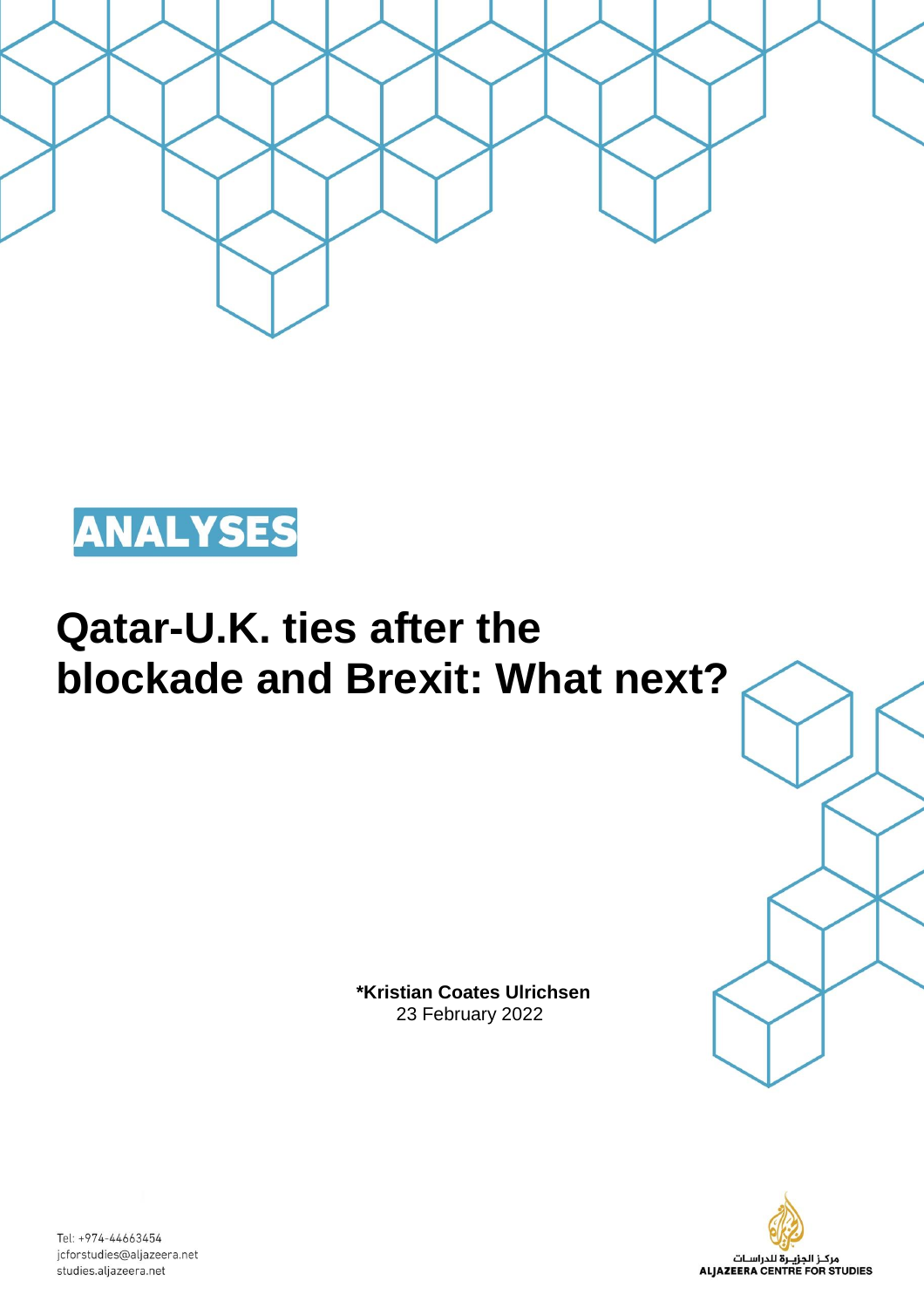

**The relationship between Qatar and the UK goes back more than 150 years. [Reuters]**

Media reports in November 2021 that suggested that British and Qatari officials had held talks over Qatar becoming a long-term gas "supplier of last resort" to the United Kingdom (UK) shone a spotlight onto an important relationship as Qatar overcame the blockade imposed by three of its regional neighbours and the UK seeks to define a new role for 'Global Britain' following its departure from the European Union. (1) Qatar and the UK have long been connected by a shared historical past and a political relationship that marked 50 years in 2021 since Qatar became an independent sovereign state and have a range of economic and commercial ties that have deepened over the past decade. Against the backdrop of ongoing geopolitical uncertainties and the changing global energy landscape, this paper examines how and where the bilateral relationship between the UK and Qatar may develop further into the 2020s.

The relationship between Qatar and the UK goes back more than 150 years, and was first formalised in an exchange of letters in 1868 between Britain's (then) Political Resident in the Gulf, Lewis Pelly, and Sheikh Mohammed bin Thani, which recognised Qatar as a political entity separate from the Ottoman Empire with the Al Thani family at its head. Half a century later, in 1916, Britain established a special strategic relationship with Qatar that mirrored existing British agreements with Kuwait, Bahrain and the emirates that became the United Arab Emirates (UAE), and lasted until 1971. On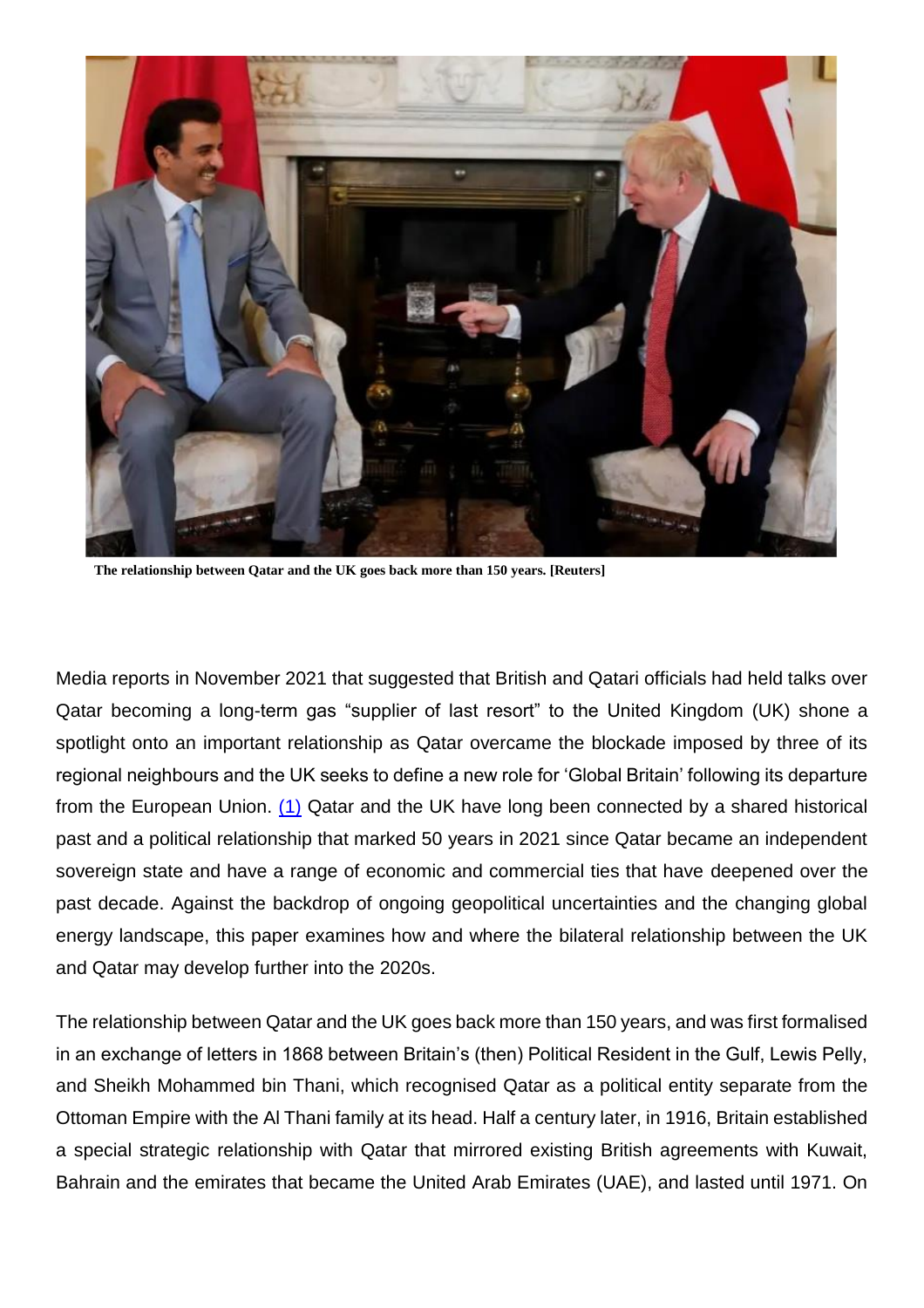independence, the Political Agency in Doha became the British Embassy and ties continued to evolve in both formal and informal ways.

## **A spectrum of connections**

Relations between Qatar and the UK function on multiple levels and span a spectrum from formal arrangements to informal contacts. Diplomatic ties encompass regular visits by government ministers of both countries and increasingly assertive moves by the respective embassies in Doha and London to publicise and promote their nations' interests within the context of the bilateral framework. These formal ties are supported and assisted by organisations such as the Qatar British Business Forum, established in 1992 to promote trade between the two countries, and the All-Party Parliamentary Group for Qatar, which attracted attention in October 2021 when its chairman, the long-serving Conservative Member of Parliament Sir David Amess, was brutally murdered in his office just days after he returned from a parliamentary visit to Doha. (2)

On a more informal level, relations between Qatari and British elites are bolstered by the two countries' royal/ruling families, which leaders from the UK, Qatar and other Gulf monarchies have long sought to leverage in advancing their countries' interests, as well as by connections to institutions such as the Royal Military Academy Sandhurst, of which both the current Emir and the Father Emir are graduates. (3) Such ties are more intangible (and are a feature of UK relations with other Gulf States as well as Qatar) but are no less significant in forging commonalities of interests among communities of key stakeholders in each country. (4) An example of this type of soft power in operation was the 2014 decision by Royal Ascot to enter a long-term branding and marketing partnership with the Qatar Investment & Projects Development Holding Company (QIPCO), the first of its kind for one of Britain's most important 'society' events. (5)

Along with Washington, D.C., London has long been viewed as an important arena for the cultivation of soft power and, especially in times of tension, a target for lobbying and messaging designed to project specific narratives that take advantage of the worldwide reach of much of English-language media. (6) An example of this, a narrational battle took place during the 2014 diplomatic dispute between Qatar and Saudi Arabia, Bahrain and the UAE, when a London-based consultancy actively sought to shape a narrative friendly to the UAE and hostile to Qatar (7) while the Daily Telegraph ran a series of 34 separate articles trying to link Qatar with the financing and supporting of terrorist organisations. (8) Three years later, with Emirati and Saudi officials having failed in a campaign to pressure David Cameron's government into designating the Muslim Brotherhood a terrorist organisation, (9) British media was again the target of an attempt to discredit Qatar at the start of the blockade, this time over the hosting of the 2022 FIFA World Cup. (10)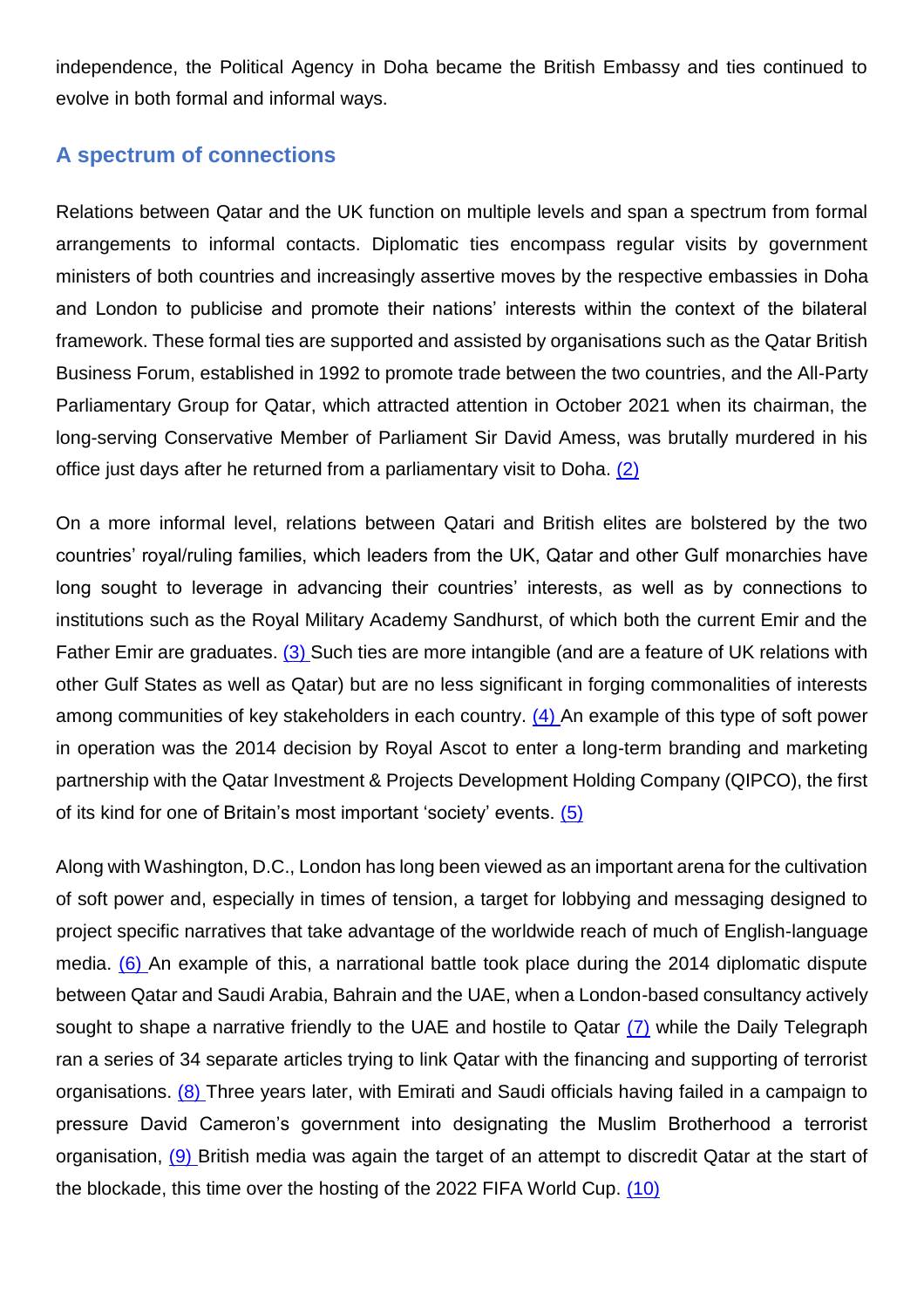To be sure, Qatari and Qatar-linked groups have fostered their own connections and partnerships with British-based entities and established a lobbying presence of their own in London. (11) Both the 2014 diplomatic dispute and the more severe blockade of 2017-21 illustrated the value of public diplomacy and showed how far Qatar had come in that regard since the period around the Arab Spring, when Qatari silence over their regional initiatives fuelled damaging speculation about their motivations for engaging. (12) Given that one of the objectives of the blockade of Qatar launched by Saudi Arabia, Bahrain, the UAE and Egypt on 5 June 2017 was to isolate Qatar politically and economically, it was no small achievement that their move against Doha attracted virtually no regional or international support and that Qatar's global partners refused to take sides, with the temporary exception of parts of Donald Trump's White House. (13)

#### **The blockade and Brexit**

Qatar remained under blockade for exactly 43 months until the signing of a reconciliation agreement at the Gulf Cooperation Council's annual summit which took place at the Saudi heritage site of Al-Ula on 5 January 2021. The Al-Ula meeting occurred five days after the UK completed its protracted exit from the European Union (EU) when the transition period that followed the official 'Brexit' (on 31 January 2020) ended and the new relationship between the UK and the EU took effect with the UK outside the Single Market and Customs Union and no longer subject to EU regulations or freedom of movement. (14) For both Qatar and the UK, 2021 saw the turning of a new page after a period of intense geopolitical uncertainty, albeit one that remained under the unpredictable grip of the worldwide Covid-19 pandemic.

What, then, are the contours of the current relationship between Qatar and the UK and how might they be expected to evolve as the two countries move further into the post-blockade and post-Brexit landscape? A starting observation is that, for all the talk of a 'Global Britain' taking shape, the framing of British foreign policy, including toward the Gulf States, has only proceeded in fits and starts since the European referendum in June 2016 and has yet to display any consistency or clarity. British Foreign Secretary Boris Johnson claimed in a bombastic December 2016 speech in Manama that the UK had erred in withdrawing from the Gulf in 1971 and declared that "Britain is back East of Suez." (15) That same month, Prime Minister Theresa May attended the GCC Summit, also in Bahrain, as the guest of honour where she stated that for the UK, "Gulf security is our security." (16)

Several reasons accounted for the slow progress after 2016. British officials expressed a preference to negotiate a free trade agreement with the GCC (rather than with individual states). But within six months of Theresa May's visit to the Bahrain summit, the GCC was split apart by the blockade of Qatar. Meanwhile, the process of withdrawing from the EU was long and torturous, and took up most of the political and policymaking bandwidth between 2016 and 2019, the year it also took down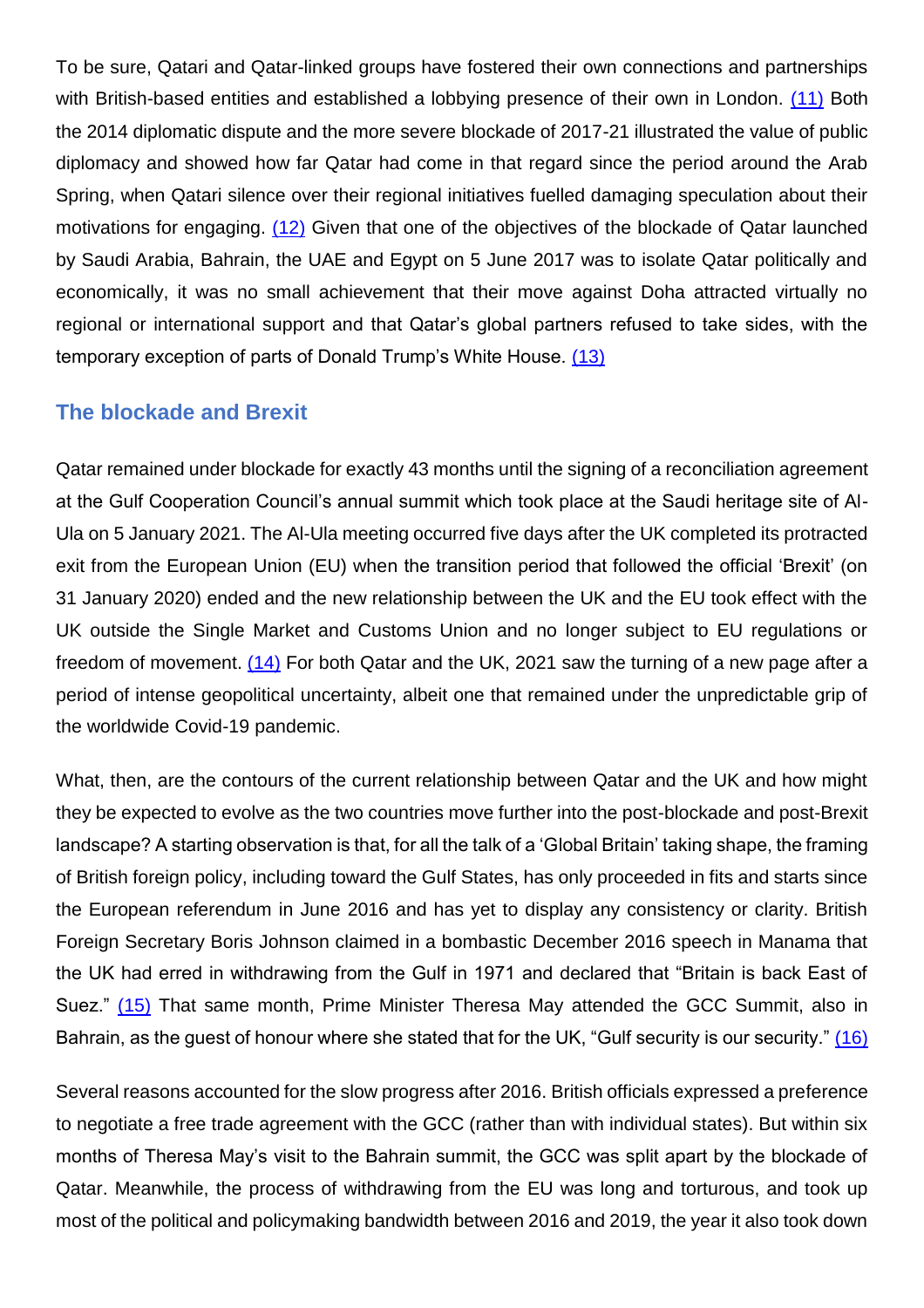May's premiership. Nothing came of the 'Gulf Strategy' promised in 2015 and the Gulf Strategy Unit set up in the Cabinet Office never really took off. (17) While Johnson broke the impasse as he led the Conservative Party to a decisive victory in the general election of December 2019, the formal departure from the EU in January 2020 was followed almost immediately by the onset of the pandemic. (18) Other missteps, such as the short-lived appointment of Lord Edward Lister as the UK's Special Envoy to the Gulf in February 2021, which also slowed progress, as Lister resigned after only two months in post due to personal circumstances. (19)

British policy remains focused on securing a free trade agreement with the GCC. The Department for International Trade launched in October 2021 a three-month consultation period prior to the start of negotiations, which it is hoped will lead to a trade deal by the end of 2022. (20) If an agreement can be struck as quickly as Johnson envisages, it would be a political win for an embattled prime minister and a government that has struggled to turn the rhetorical promises of Brexit into practical reality. (21) A deal could also revitalise the GCC under the Secretary-Generalship of Nayef Falah Al-Hajraf, who also took office just as the pandemic overwhelmed the region in 2020, and would contrast sharply with the failure of the 20-year on-off attempt to reach a GCC-EU free trade agreement between 1989 and 2009. (22) Those talks collapsed in part due to the EU's insistence that human rights conditionalities be built into any agreement but also over European opposition to petrochemical imports from GCC states. The likely absence of such concerns from a UK-GCC trade deal will be construed as a win for both parties.

It is therefore probable that the next phase in the Qatar-UK relationship will evolve alongside the UK-GCC framework, and it will be instructive to see whether the focus on the GCC can finally overcome the longstanding prevalence of bilateral state-to-state relationships. Given that the British government has also appointed a Special Envoy for Vision 2030 in Saudi Arabia and the UAE has long been a favourite of British investors and business, it may be that bilateral flows continue to take the lead in UK-Gulf relations.  $(23)$  Sectors such as fintech and health technology as well as digital trade and the rapidly growing renewable energy market are examples of areas where British officials feel they have a competitive advantage, but this will take a different path from one country-specific relationship to another.

### **A new phase in bilateral relations**

For Qatar, the early signs are that bilateral relations with the UK will deepen already created interdependencies with energy and cooperation on issues of regional security and stability the main focal points. While much media attention has been paid to the high-profile pattern of Qatari investments into real estate in London, such as Canary Wharf, the Shard development and Harrods, no less significant has been the investment in infrastructure such as Heathrow Airport Holdings, in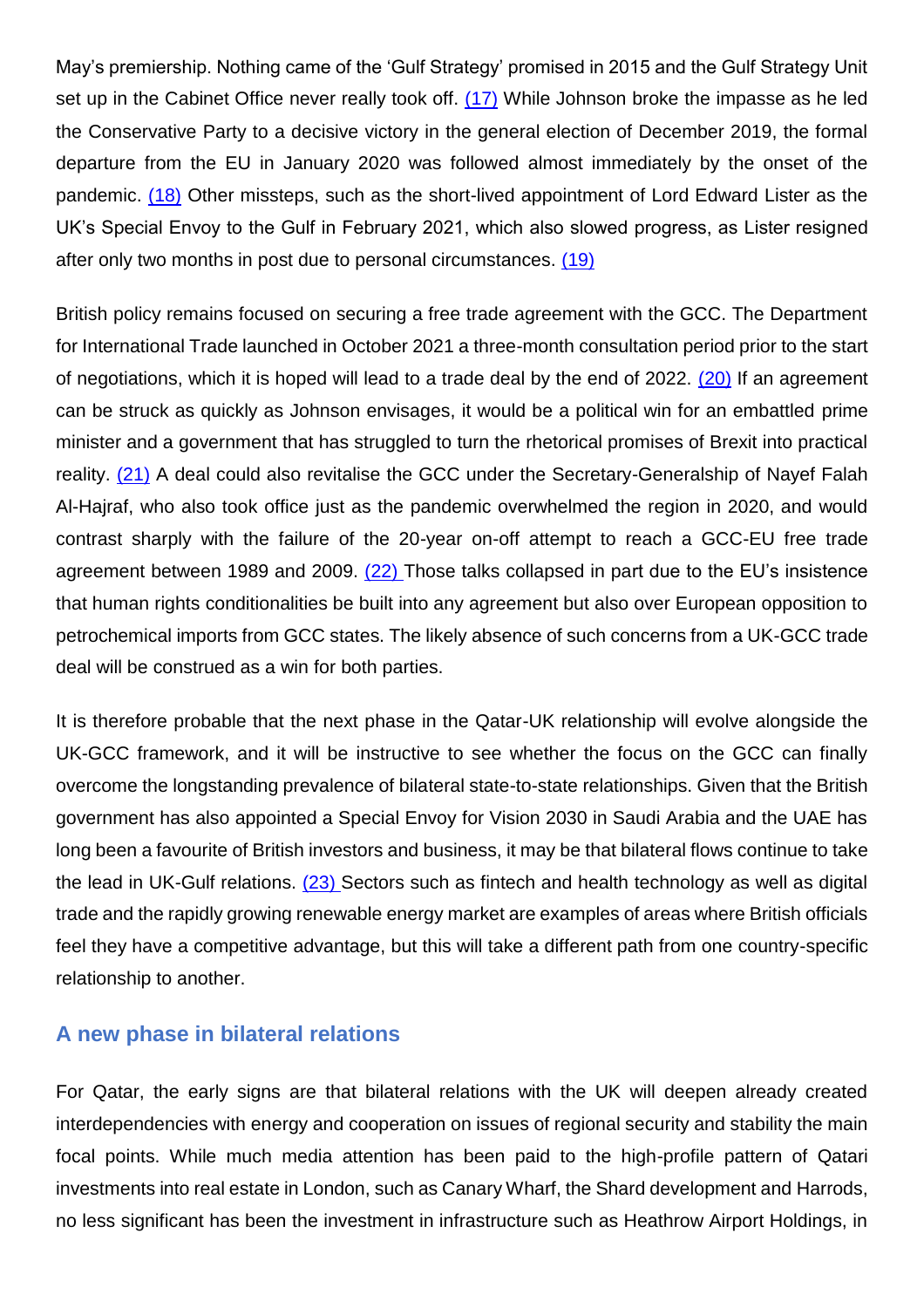which the Qatar Investment Authority has a 20 percent stake in the ownership company and the South Hook Liquefied Natural Gas (LNG) terminal at Milford Haven in Wales, which is a sprawling industrial facility majority-owned by Qatar Petroleum (now QatarEnergy) in partnership with ExxonMobil and France's Total. Once they arrive at South Hook, the incoming LNG cargoes are then reconverted into gas by the South Hook Gas Company, itself a joint venture between QatarEnergy and ExxonMobil.

It is against this backdrop that the suggestion that Qatar might become a gas supplier of last resort to the UK may unfold. Qatar and the UK already have developed a long-term energy relationship in the 14 years since the first shipment of LNG from Qatar's RasGas arrived in the UK in 2008. QatarGas and Centrica, the owner of British Gas, entered a series of gas supply arrangements with the current one signed in 2016 set to last until the end of 2023. (24) At one point, between 2014 and 2016, no less than 93 percent of all LNG imported into the UK was sourced from Qatar, (25) and it was this interdependency that led Lord David Howell, a former Secretary of State for Energy under Margaret Thatcher and, at the time, a senior advisor on international energy to then-Foreign Secretary William Hague, to quip in 2012 that if Qatar "was to go into chaos we would be up shit creek, we really would." (26)

Over the past decade, the UK has become one of the largest European importers of LNG as domestic production of oil and gas from the North Sea entered a period of long-term decline (of around 5-7 percent per year), and the share of British gas met by imports rose from 40 percent to 60 percent between 2008 and 2017 alone. (27) The likelihood of a sustained fall in North Sea output and a political desire to avoid the volatility in energy prices that has happened in recent months means there is a strong incentive for British policymakers to move away from its market-based import approach and seek agreements that provide an element of longer-term security of supply of gas. (28) And while a majority of Qatar's current LNG output is already earmarked under existing agreements, the expansion of production from the North Field means that significant additional volumes of LNG are scheduled to become available between 2024 and 2027. (29)

A pair of documents published in March 2021 – an Integrated Review of Security, Defence, Development and Foreign Policy and a Defence Command Paper – laid out British strategic thinking toward 'Global Britain' in the post-Brexit world and were notable for setting out the concept of a 'tilt' to the Indo-Pacific. While the Integrated Review appeared to downgrade the Middle East and the Gulf in its coverage and made no mention of Qatar, the Defence Command Paper acknowledged the close military partnership with Qatar especially in air power with the creation of a joint Hawk training squadron and Typhoon squadron which, for the Royal Air Force, is its first such collaborative venture since the Second World War.  $(30)$  Other forms of collaboration in the security sphere have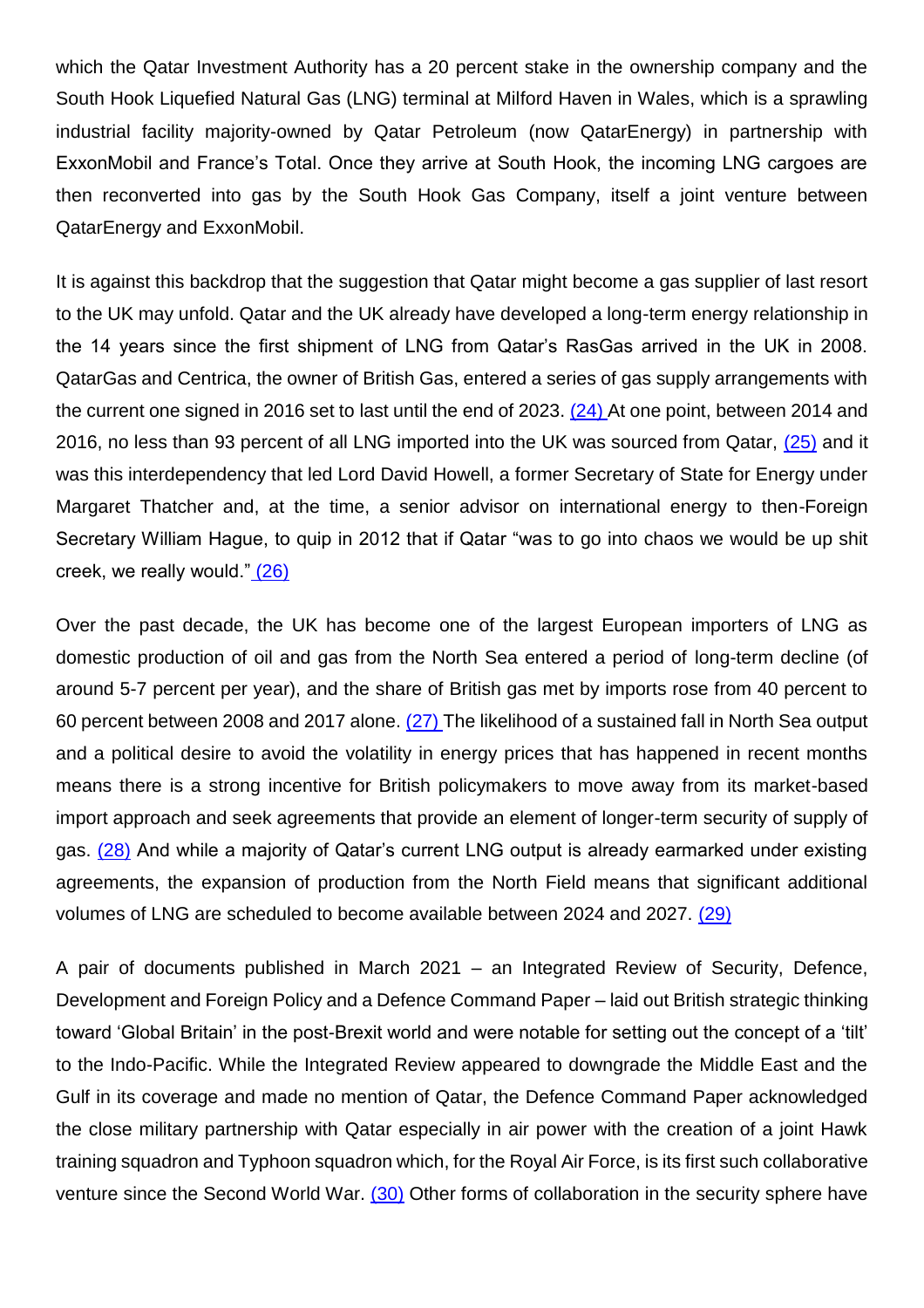involved the training of Qatari police in the UK to gain experience in crowd control ahead of the 2022 FIFA World Cup, which begins in November. (31)

The 12 months since the release of the Integrated Review and the Defence Command Paper in the UK have seen the chaotic end to the 20-year 'forever war' in Afghanistan and the pivotal role Qatar played in facilitating the withdrawal of vulnerable persons from Kabul as the city fell to the Taliban. The British Embassy in Kabul relocated to Qatar in August 2021 as did the US and other diplomatic missions while Western officials continue to engage with Taliban representatives at their political office in Doha. (32) Visits to Qatar by the Foreign Secretary and other key officials from the UK (and the United States) indicate that Qatar will continue to play a central role in Afghan diplomacy for the foreseeable future, and a close relationship with the UK can assist in the projection of British influence in this and other regional arenas. (33)

Amid uncertainty in the Gulf (and the broader Middle East) over the reliability of US presence in the region (if less for Qatar after the designation of Major Non-NATO Ally status during the Emir's visit to Washington, D.C. in January), there could be an opening for the UK to demonstrate that it remains a reliable and dependable partner even if it cannot possibly begin to replicate the US role in regional security. For this to happen, there needs to be political will on both sides, and Johnson's beleaguered position may preclude some of that leadership in the immediate future, especially if his domestic difficulties result in a challenge to his position either before or after the local elections in the UK in May 2022. With the possibility that turmoil at the top of British politics may continue for weeks or months, progress in moving the UK-Qatar relationship into the next phase – which inevitably will span the World Cup and 'post-2022' era – is likely to come from technocratic partnerships that showcase the underlying synergies between the two countries and thicken the linkages that connect British and Qatari interests together.

**\*Kristian Coates Ulrichsen** is a Fellow for the Middle East at Rice University's Baker Institute for Public Policy.

#### **References**

- 1. Andrew England, David Sheppard and George Parker, "UK asks Qatar to become gas 'supplier of last resort'," Financial Times, 5 November 2021[, https://on.ft.com/3BHE5VP](https://on.ft.com/3BHE5VP) (accessed 23 February 2022).
- 2. MEE Staff, "David Amess: UK police investigating if MP killed over Qatar links," Middle East Eye, 18 October 2021, <https://bit.ly/3LSu9xm> (accessed 23 February 2022).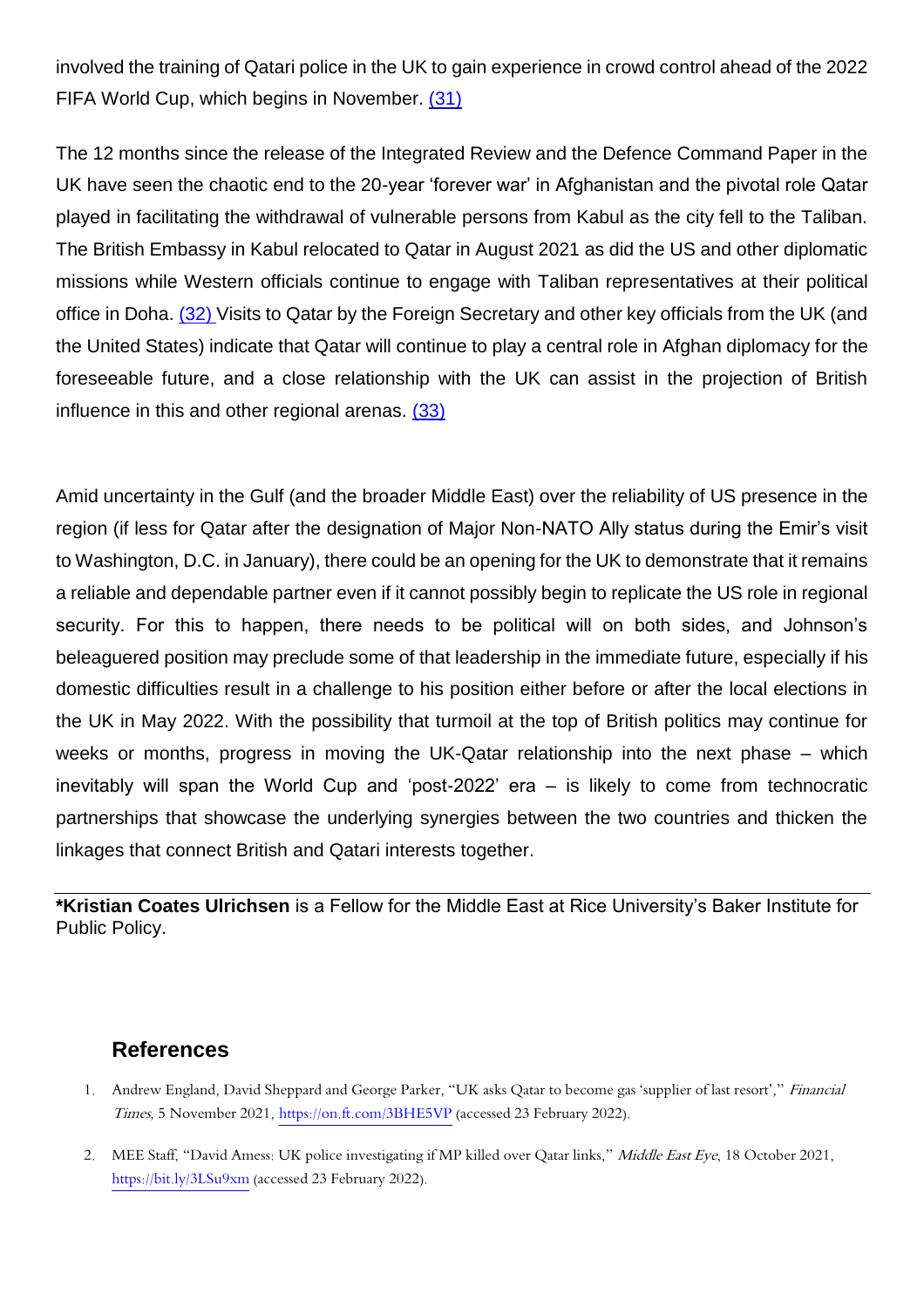- 3. Ian Cobain, "British royals met with autocratic Arab monarchs 'over 200 times' since 2011," Middle East Eye, 23 February 2021,<https://bit.ly/3p9KqnU> (accessed 23 February 2022).
- 4. James Reginato, "Sheikh Shack," Vanity Fair, January 14, 2015[, https://bit.ly/3BHEvLT](https://bit.ly/3BHEvLT) (accessed 23 February 2022).
- 5. SportBusiness Sponsorship staff, "QIPCO seals landmark Royal Ascot sponsorship," SportBusiness Sponsorship, 14 January 2014,<https://bit.ly/3Ifd7r6> (accessed 23 February 2022).
- 6. Andreas Krieg, "Divided over narratives: the new fault line in the Arab world," Middle East Institute, 24 July 2019, <https://bit.ly/36ox28Q> (accessed 23 February 2022).
- 7. David Rose, "Cameron and the Arab sheiks' web of influence that infiltrated Britain," Daily Mail, 17 October 2015, <https://bit.ly/3s8gUkh> (accessed 23 February 2022).
- 8. Rori Donaghy, "Was a London property dispute behind a Telegraph campaign against Qatar?", Middle East Eye, 15 June 2015,<https://bit.ly/3v5bIj8> (accessed 23 February 2022).
- 9. George Parker, "David Cameron pulls Muslim Brotherhood report," Financial Times, 16 March 2015, <https://on.ft.com/3p8pbTB> (accessed 23 February 2022).
- 10. Simon Hooper, "World Cup 2022: boss of firm behind report said Qatar 'bigger risk than Islamic State'," Middle East Eye, 13 October 2017,<https://bit.ly/3LXMb1s> (accessed 23 February 2022).
- 11. Steerpike, "Qatar's World Cup lobbying operation," The Spectator, 14 February 2022,<https://bit.ly/3IdrYT1> (accessed 23 February 2022).
- 12. Michael Stephens, "Qatar's public diplomacy woes," Open Democracy, 4 February 2013,<https://bit.ly/36ACHZF> (accessed 23 February 2022).
- 13. Patrick Wintour, "Donald Trump tweets support for blockade imposed on Qatar," The Guardian, 6 June 2017, <https://bit.ly/3scc9X3> (accessed 23 February 2022).
- 14. Alasdair Sandford, "Brexit has happened. UK and EU finally split as a New Year dawns. But what are the key changes?", Euronews, 1 January 2021,<https://bit.ly/3LRhfzH> (accessed 23 February 2022).
- 15. "Foreign Secretary speech: Britain is back East of Suez," Foreign and Commonwealth Office, 9 December 2016, <https://bit.ly/35mfjhJ> (accessed 23 February 2022).
- 16. "'Gulf security is our security,' British PM tells GCC summit," Arab News, 8 December 2016, <https://www.arabnews.com/node/1021016/amp> (accessed 23 February 2022).
- 17. Joe Devanny and Philip Berry, "'Gulf security is our security': Global Britain and UK Gulf strategy, 2010-20," Defence Studies, Volume 21 Issue 2, 18 January 2021,<https://bit.ly/3Hk2Mcg> (accessed 23 February 2022).
- 18. "Election results 2019: Boris Johnson returns to power with big majority," BBC News, December 13, 2019, <https://bbc.in/35mfKsn> (accessed 23 February 2022).
- 19. Kanishka Singh, "Edward Lister quits as UK's special envoy for the Gulf," Reuters, 24 April 2021,<https://reut.rs/3553Ovn> (accessed 23 February 2022).
- 20. Jessica Ashford, "Striking free trade deal between UK and GCC," Arab News, 9 February 2022[, https://bit.ly/3pb6e2t](https://bit.ly/3pb6e2t) (accessed 23 February 2022).
- 21. Thomas Harding, "Boris Johnson discusses GCC trade deal with Saudi Crown Prince," The National, 11 February 2022, <https://bit.ly/3t2oMTO> (accessed 23 February 2022).